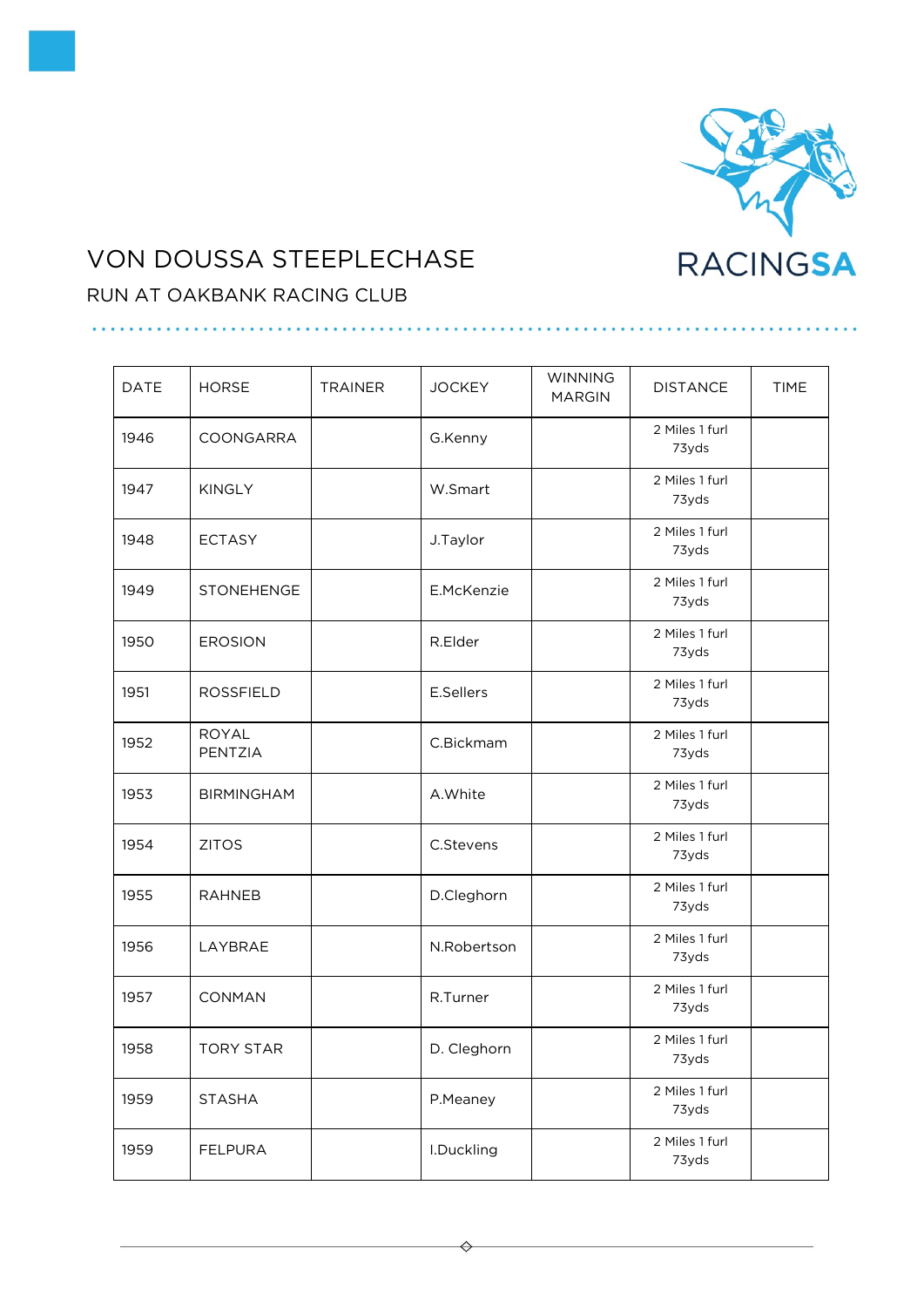| 1961 | <b>CHATEAUBRI</b><br><b>AND</b> |                         | P.Logan          | 2 Miles 1 furl<br>73yds |  |
|------|---------------------------------|-------------------------|------------------|-------------------------|--|
| 1962 | <b>BLUE GUM</b>                 |                         | D.Anderson       | 2 Miles 1 furl<br>73yds |  |
| 1963 | <b>TORY DOWNS</b>               |                         | I.Lloyd          | 2 Miles 1 furl<br>73yds |  |
| 1964 | <b>DESILU</b>                   |                         | M.Ingram         | 2 Miles 1 furl<br>73yds |  |
| 1965 | KOORASHALL                      |                         | P.Ryan           | 2 Miles 1 furl<br>73yds |  |
| 1966 | <b>HUDON</b>                    |                         | P.Ryan           | 2 Miles 1 furl<br>73yds |  |
| 1967 | <b>ROYAL</b><br><b>ARRAGON</b>  |                         | T.Bridgland      | 2 Miles 1 furl<br>73yds |  |
| 1968 | <b>ROBIN STAR</b>               |                         | I. McKenzie      | 2 Miles 1 furl<br>73yds |  |
| 1969 | <b>UNSURPASSE</b><br>D          |                         | G.Sims           | 2 Miles 1 furl<br>73yds |  |
| 1970 | VANSBOROU<br>GH                 |                         | M.Van Strien     | 2 Miles 1 furl<br>73yds |  |
| 1971 | <b>CLUB SPIRIT</b>              |                         | N. Robertson     | 2 Miles 1 furl<br>73yds |  |
| 1972 | <b>OLYMPIC</b><br><b>CHOICE</b> |                         | R. Kitchin       | Ab 3350m                |  |
| 1973 | <b>WAR BRASS</b>                |                         | K.Wynne          | Ab 3250m                |  |
| 1974 | <b>KEVIN</b>                    |                         | J.Williams       | Ab 3250 m               |  |
| 1975 | <b>NOT RUN</b>                  |                         |                  | Ab 3250 m               |  |
| 1976 | <b>KAMULLA</b>                  |                         | R.Walsh          | Ab 3250 m               |  |
| 1977 | THE CHAMP                       |                         | G. Hill          | Ab 3250 m               |  |
| 1978 | <b>CHOCOLTE</b><br><b>ROYAL</b> | Frank<br><b>Bullock</b> | W.<br>Londregan  | Ab 3250 m               |  |
| 1979 | <b>CHOCOLTE</b><br><b>ROYAL</b> | Frank<br><b>Bullock</b> | W.<br>Londregan  | Ab 3250 m               |  |
| 1980 | <b>CHOCOLTE</b><br><b>ROYAL</b> | Frank<br><b>Bullock</b> | W.<br>Londregan  | Ab 3250 m               |  |
| 1981 | PILLAROO                        | L T Marshall            | Harry Green      | Ab 3250 m               |  |
| 1982 | <b>MORAVIAN</b>                 | A Richardson            | Mark<br>Kavanagh | Ab 3250 m               |  |
| 1983 | <b>VENITE</b>                   | M J Hill                | G. Hill          | Ab 3250 m               |  |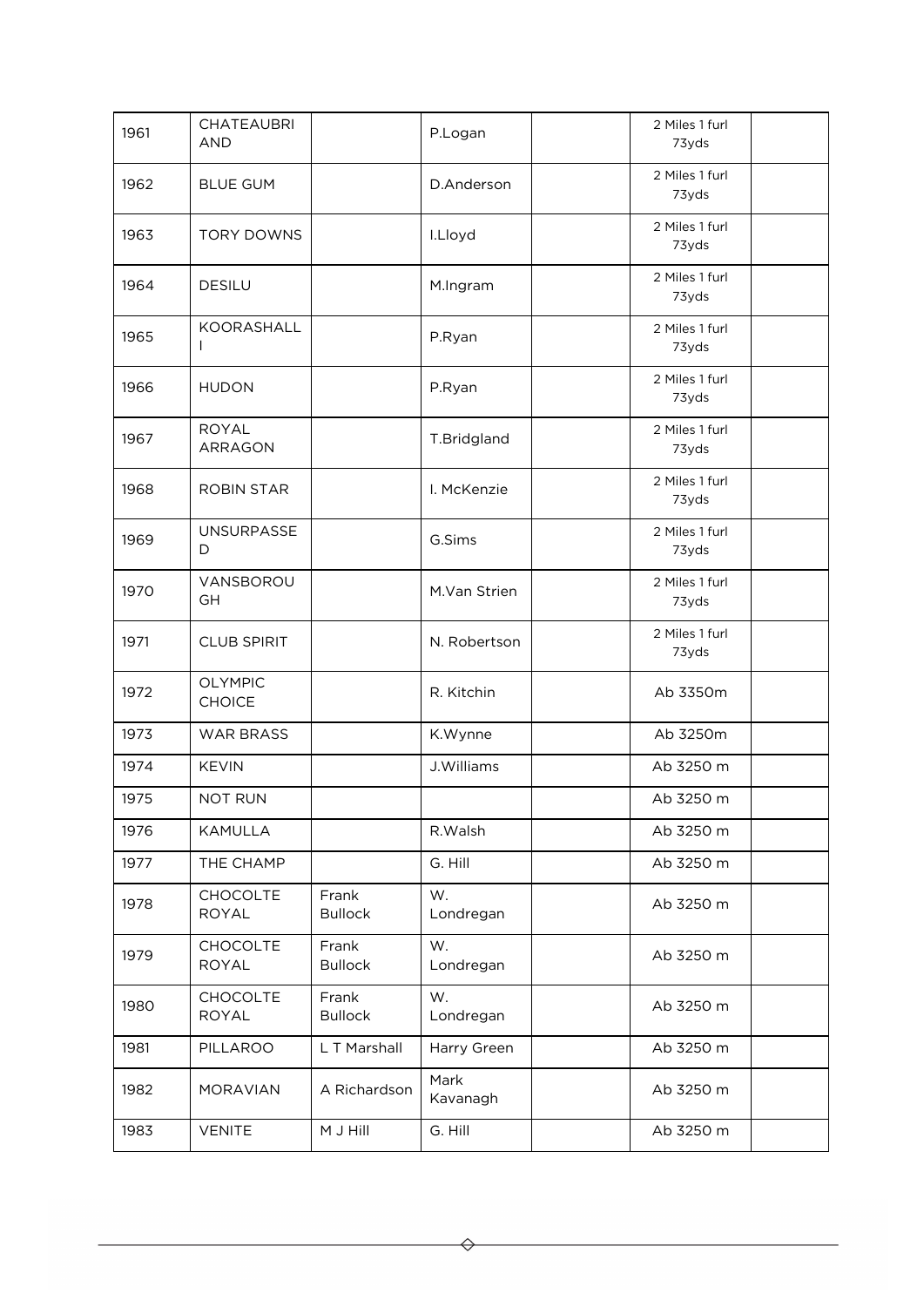| 1984            | <b>HIGH TALENT</b>               | Don Hateley         | Paul<br>Shepherdson       |                       | Ab 3250 m |                |
|-----------------|----------------------------------|---------------------|---------------------------|-----------------------|-----------|----------------|
| 1985            | <b>FAST FOOD</b>                 | Rick Hore-<br>Lacey | L. Ace                    | 6 Len                 | Ab 3250 m |                |
| 1986<br>(Div 1) | <b>KOSBAR</b>                    | Eric<br>Musgrove    | Harry Green               | 5 Len                 | Ab 3250 m |                |
| 1986<br>(Div 2) | <b>CONTRACT</b>                  | L A Lupton          | Paul<br>Worthington       | 7 Len                 | Ab 3250 m |                |
| 1987            | <b>SING FOR</b><br><b>SUMMER</b> | Eric<br>Musgrove    | Harry Green               | 1 1/ <sub>4</sub> Len | Ab 3250 m |                |
| 1988            | <b>GOLD SINO</b>                 | Mrs D L<br>Wynne    | Kevin Wynne               | 5 Len                 | Ab 3250 m |                |
| 1989            | <b>HERCSWAY</b>                  | John Leek<br>Jnr    | <b>Brian</b><br>Constable | 5 Len                 | Ab 3250 m |                |
| 1990            | <b>BENNELONG</b><br><b>POINT</b> | John Leek<br>Jnr    | Mick Patton               | 4 Len                 | Ab 3250 m |                |
| 1991            | <b>BLANC</b><br><b>CHEVAL</b>    | Eric<br>Musgrove    | <b>Brian</b><br>Constable | 10 Len                | Ab 3250 m |                |
| 1992<br>(Div 1) | <b>MERRY</b><br><b>MAKER</b>     | Lindsay<br>Morris   | Willie<br>Harnett         | 5 Len                 | Ab 3250 m | 3-50.73        |
| 1992<br>(Div 2) | <b>SQUIRE JOHN</b>               | Rex Modra           | Tom Hazlett               | 1 3/ <sub>4</sub> Len | Ab 3250 m |                |
| 1993            | <b>SPINNING</b><br>WAGON         | Eric<br>Musgrove    | Frank<br>Stockdale        | 6 Len                 | Ab 3250 m | $3 - 46.47$    |
| 1994            | SPINNING<br><b>WAGON</b>         | Eric<br>Musgrove    | Wayne<br>Smith            | 13 Len                | Ab 3250 m | 3-50.37        |
| 1995            | SIR CHEVIOT                      | Eric<br>Musgrove    | <b>Brian</b><br>Constable | 3 1/2 Len             | Ab 3250 m | 3-49.93        |
| 1996            | <b>LIGHT HAND</b>                | John<br>Wheeler     | <b>Brett Scott</b>        | 9 1/2 Len             | Ab 3250 m | 3-43.34        |
| 1997            | <b>BRUTAMBO</b>                  | Marshall<br>Pannell | Ken Dunlop                | 8 Len                 | Ab 3250 m | 3-51.99        |
| 1998            | PALACE<br>SYMPHONY               | Eric<br>Musgrove    | <b>Ricky Maund</b>        | 3 1/ <sub>4</sub> Len | Ab 3250 m | 3-50.75        |
| 1999            | <b>MOON CHASE</b>                | Jim<br>Houlahan     | Craig Durden              | 16 Len                | Ab 3250 m | $3-$<br>42.00R |
| 2000            | <b>GILLIGAN</b><br>(NZ)          | Eric<br>Musgrove    | <b>Brian</b><br>Constable | 2 1/ <sub>4</sub> Len | Ab 3250 m | 3-54.97        |
| 2001            | JARL (NZ)                        | Leonie<br>Proctor   | Adrian<br>Garraway        | 1 3/ <sub>4</sub> Len | Ab 3250 m | 3-47.06        |
| 2002            | NAUTILISM                        | Lee<br>Freedman     | Craig Durden              | 5 1/ <sub>4</sub> Len | Ab 3250 m | 3-49.11        |